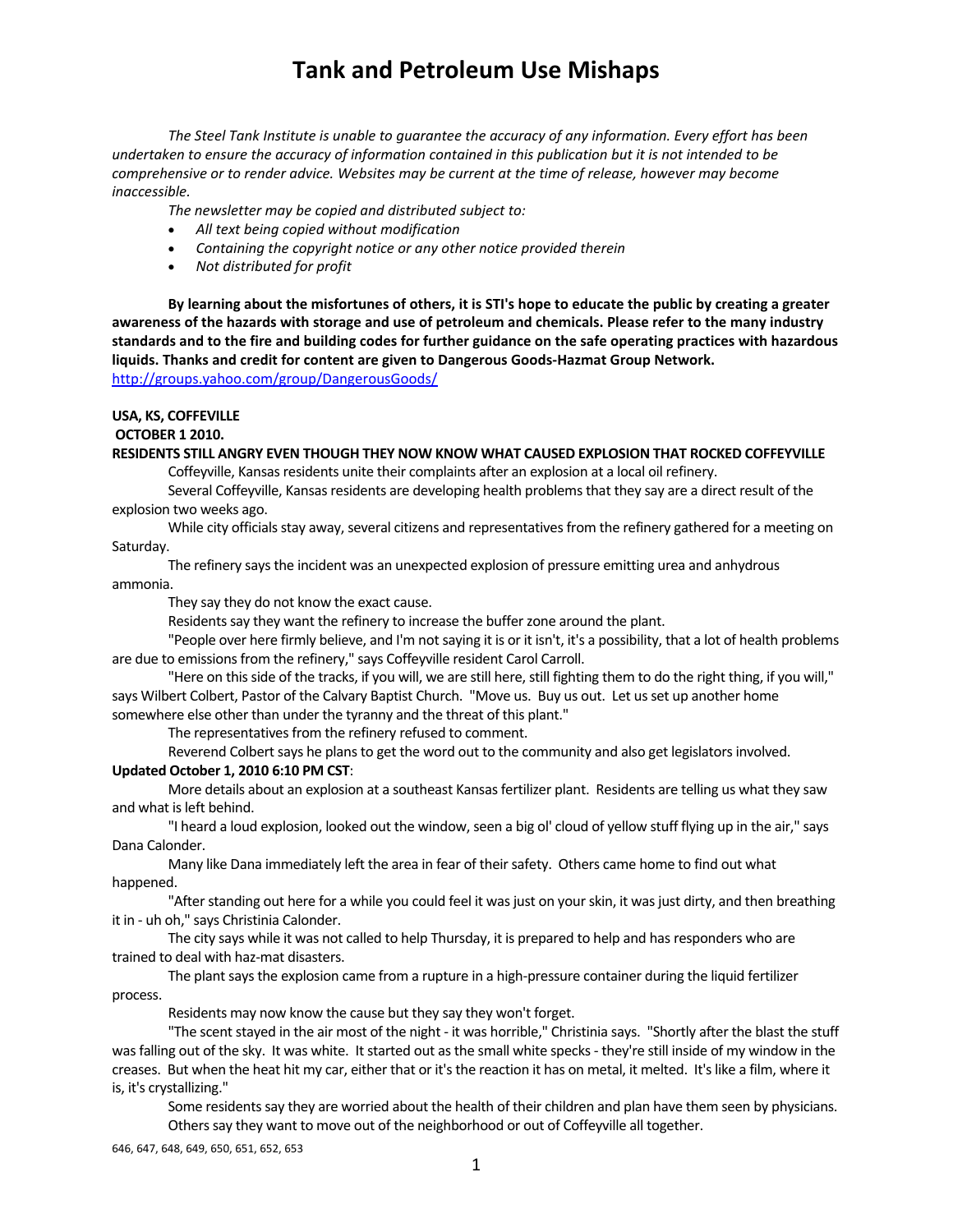Those living in the area who had the film from the explosion on their vehicles say they plan to send pictures to the plant.

### **Updated October 1, 2010 02:10 PM CST:**

CVR Energy issued the following news release Friday afternoon regarding Thursday evening's incident: Coffeyville Nitrogen Fertilizer Plant Adjusts Turnaround Dates

COFFEYVILLE, Kan. (Oct. 1, 2010) – Coffeyville Resources Nitrogen Fertilizers announced today that it will move up its planned turnaround program at production facilities here after a rupture occurred in a high‐pressure Urea Ammonium Nitrate (UAN) vessel.

A biannual turnaround had been planned to begin on Tuesday, Oct. 5, and run in stages through Wednesday, Oct. 27. Part of that work will now be pulled forward to minimize impact on production schedules.

The incident occurred shortly after 6:30 p.m. on Thursday, Sept. 30. No employees were injured.

Although the incident was heard throughout the area surrounding the plant, no major impacts were reported beyond the facility's fence line. The remainder of the plant was brought down in an orderly fashion subsequent to the rupture. Damage was centered at the UAN facility, but no damage estimates were immediately available. Early indications suggest that the gasification and ammonia synthesis plants were not materially impacted.

The adjacent Coffeyville Resources Refining & Marketing 115,000 barrel per day refinery continuesto operate normally.

Coffeyville Resources Nitrogen Fertilizers, LLC, and Coffeyville Resources Refining & Marketing, LLC, are subsidiaries of CVR Energy, Inc.

#### **Updated October 1, 2010 01:10 PM CST:**

A Coffeyville, Kansas resident says a blast Thursday evening at the CVR Energy plant was louder than a sonic boom. Fire officialssay an anhydrous ammonia explosion occurred at around 7 p.m. and no injuries were reported. Plant employees were evacuated and returned an hour later.

But a resident we spoke with says he does not feel safe and wants to sell his house.

"Just get on up the street or somewhere, I mean it's hard just knowing it's in your backyard," Darrell Blair says. "It's just literally two or three blocks up, so it's hard to know you're in the shadow of that and when you get those little reminders of how quick something could happen, it makes you rethink where you're staying."

"They've been testing their intercoms and they can speak loudly on these things ‐ you can hear every word they say," Blair says. "It's throughout the whole east side of the whole neighborhood over here. They've been testing them for two days and they work fine. Then the explosion happened and there wasn't a peep coming out of them intercoms. Not an alarm, nobody telling you what happened, all of a sudden they wanted to act like it didn't happen. I guessI don't know. That angers you."

We will have the latest information on the incident as it becomes available.

### **Updated September 30, 2010 8:25 PM CST**:

The Coffeyville Fire Department tells us that the CVR Energy plant was evacuated around 7 p.m. after an anhydrous ammonia explosion.

Employees returned an hour later.

No injuries were reported.

The cause is under investigation.

#### **Original ‐ September 30, 2010 07:58 PM CST**

A loud explosion has been heard in Coffeyville, Kansasthis evening.

There has been an explosion at a nitrogen plant at the Coffeyville Resources refinery.

A resident tells usshe lives more than a mile from the refinery and when it happened around 7 p.m. Thursday. It not only shook the entire house, the resident says it shook her to her core. She called it a feeling like any

other.

A neighbor went to the site when it happened and they were telling everyone on the eastside of town to

evacuate.

Residents on the east side of town say the explosion blew out windows.

Residents tell us there are no reports of any injuries.

We have a crew en route.

http://www.koamtv.com/story/13249082/coffeyville‐boom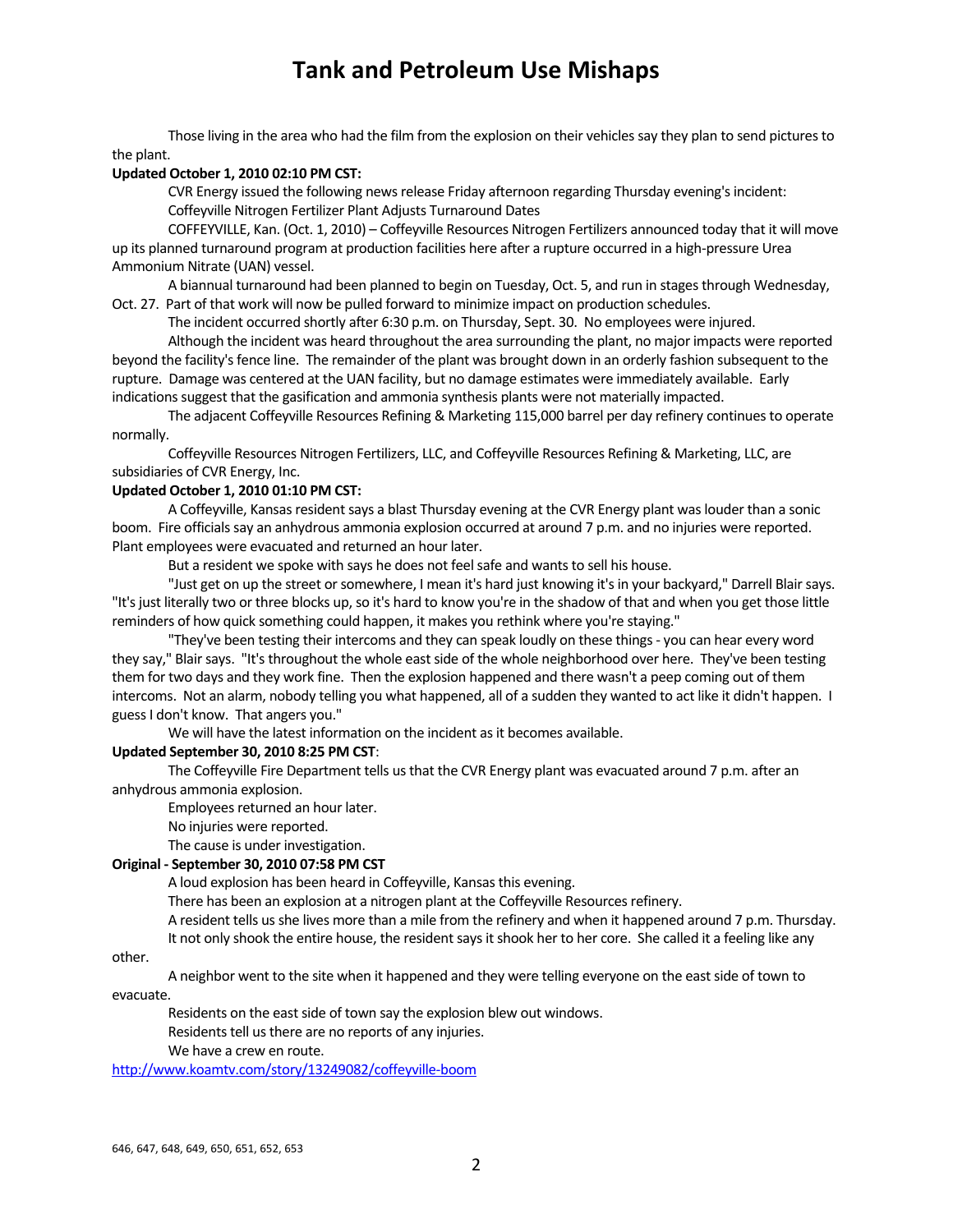## **USA, OH, COLUMBUS OCTOBER 2 2010.**

## **OSHA FINES HEARTLAND REFINERY FOR EXPOSING WORKERS TO FIRE HAZARDS**

The U.S. Department of Labor's Occupational Safety and Health Administration has cited Heartland Refinery in Columbus, Ohio, with one alleged serious safety violation for failing to control the release of flammable liquids and vapors resulting in a July 17, 2010, fire at the facility. The refinery also has been cited with two repeat violations for problems that existed in March 2010 and were found in July 2010 not to have been corrected, as well as one failure-toabate violation first brought to the company's attention by OSHA in 2009. Proposed penalties total \$68,900.

"Failing to follow proper procedures to prevent the unintentional release of flammable vapors and liquids in an area where a known ignition source exists creates a serioussafety risk to workers, and asthis case shows, a high risk of fire in the workplace," said OSHA area director Deborah Zubaty in Columbus. "There is no excuse for thistype of complacency, and OSHA will do all it can to protect employees in the workplace."

The fire occurred when a flange or fitting in the process area failed to contain flammable liquids, which then leaked to an ignition source. The serious violation carries a penalty of \$4,900. An OSHA violation is serious if death or serious physical harm can result from a hazard an employer knew or should have known exists.

Heartland Refinery also has been issued two repeat safety violations for failing to identify piping containing flammable or combustible liquids, and to develop and document hazardous energy control procedures for refinery processes. A repeat violation is issued when an employer previously was cited for the same or similar violation of any standard, regulation, rule or order at any other facility in federal enforcement states within the last five years. Those penalties carry fines of \$14,000.

The company, which re-refines motor oil through a hydrogenation process resulting in reusable clean base oil, also has been cited for failing to abate a 2009 violation, which required the development of an arc flash analysis program for workers exposed to energized electrical equipment exceeding 480 volts. The penalty accompanying this failure‐to‐abate violation is \$50,000.

The company has 15 business days from receipt of its current citations and penalties to comply, request an informal conference with OSHA's area director or contest the findings before the independent Occupational Safety and Health Review Commission.

http://www.reliableplant.com/Read/26826/Heartland‐Refinery‐fire‐hazards

## **USA, KY, WHITESBURG OCTOBER 2 2010. CHILDERS OIL TO PAY \$500,000 IN SETTLEMENT FOR LETCHER SPILL LETCHER MISHAP AFFECTED 7,500**

#### *Dori Hjalmarson*

Childers Oil will pay \$500,000 to settle a state lawsuit over an October 2008 diesel fuelspill that contaminated the North Fork of the Kentucky River in Letcher County.

The spill, followed four months later by a similar spill from a second Childers Oil site, damaged the Whitesburg water plant, shutting off service for days to 7,500 customers, including clinics, schools and a hospital. No injuries were reported, but dozens of people, businesses and the city sued the company for damages after dealing with oily water coming out of taps for days at a time.

Whitesburg Mayor James Craft said Friday that he was surprised and pleased to hear the city would recover some of the costsit incurred after the 2008 spill and a second caused by old leaking storage tanks owned by Childers Oil in February 2009.

"Did it make us whole? No," he said. "Settlements are always some give, always some take."

The first spill, caused by the company's unpermitted disposal of diesel fuel waste into the North Fork floodplain about a mile upstream from the city's water treatment plant intake point, damaged the plant's carbon filtering system, Craft said. The city paid around \$125,000 to replace and upgrade it, Craft said. The city also sued Childers Oil over about \$50,000 in water testing laboratory bills; that suit was settled confidentially a few months ago, he said.

Craft said he thought the crisis was eye-opening for the oil company and said he wanted to credit Childers for responding with charitable help, such as bottled water that was distributed to residents.

An official at Childers Oil said Friday that no one would comment on the settlement.

646, 647, 648, 649, 650, 651, 652, 653 Last year, Childers Oil vice president Missy Childers, daughter of Whitesburg entrepreneur and company owner Don Childers, acknowledged in an interview that the company had taken a public relations hit. She said the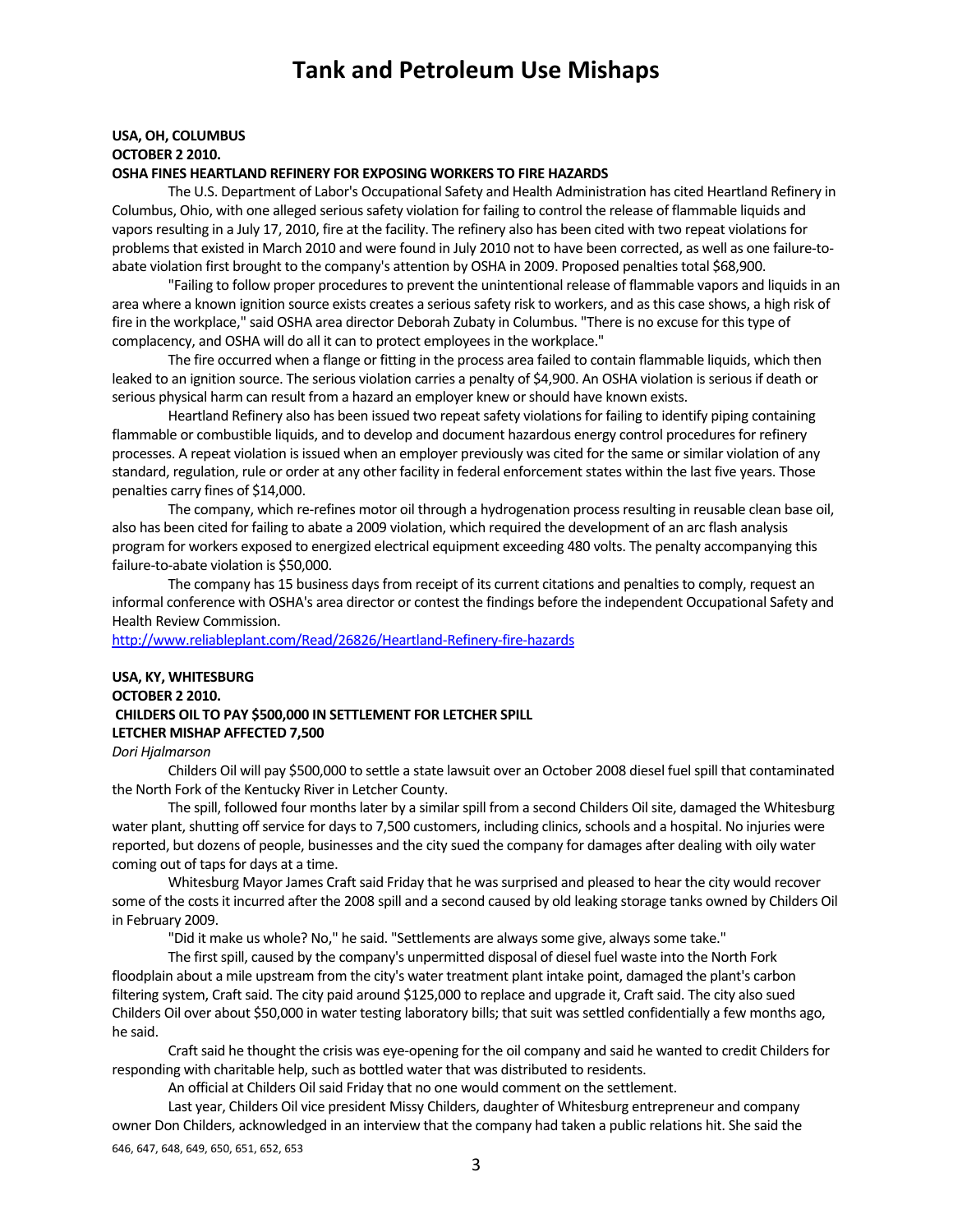company would never intentionally hurt its neighbors.

"We are more conscious of things now, more aware of things now," she said in March 2009.

Under a consent judgment signed by Franklin Circuit Judge Phillip Shepherd on Sept. 23, Childers Oil and its sister, Mountain Rail Properties, which owns dozens of Double Kwik gas stations across southeast Kentucky, agreed to pay \$240,000 to local governments for water plant rehabilitation and sewer line extensions; \$10,000 to River Sweep, an annual volunteer river cleanup project organized by the state; \$159,854.23 to the state Energy and Environment Cabinet for restitution of laboratory costs and overtime for testing Whitesburg's drinking water that was fouled in the spill; and \$90,145 in penalties to the Kentucky Heritage Land Conservation Fund, another state program.

State officials said last year that a criminal investigation was pending, causing a delay in settling the 2008 citations. The status of that criminal investigation couldn't be determined Friday. It isn't being conducted by the state Division of Water, spokeswoman Allison Fleck said, and the state attorney general's office as policy does not confirm or deny ongoing investigations.

Three other lawsuits were filed by individuals and businesses whose water wasshut off for days or weeks after the two spills. Two of those suits have been consolidated in Letcher Circuit Court and are pending. Another, filed by a kidney dialysis clinic, is pending in federal court.

Childers Oil will pay \$500,000 to settle a state lawsuit over an October 2008 diesel fuelspill that contaminated the North Fork of the Kentucky River in Letcher County.

The spill, followed four months later by a similar spill from a second Childers Oil site, damaged the Whitesburg water plant, shutting off service for days to 7,500 customers, including clinics, schools and a hospital. No injuries were reported, but dozens of people, businesses and the city sued the company for damages after dealing with oily water coming out of taps for days at a time.

Whitesburg Mayor James Craft said Friday that he was surprised and pleased to hear the city would recover some of the costsit incurred after the 2008 spill and a second caused by old leaking storage tanks owned by Childers Oil in February 2009.

http://www.kentucky.com/2010/10/02/1460212/childers‐oil‐to‐pay‐500000‐in.html

### **USA, CA, SAN JOSE OCTOBER 4 2010.**

#### **AT&T BUILDING LEAKS 1,000 GALLONS OF DIESEL FUEL**

About one thousand gallons of diesel fuel have spilled from a ten‐story building and into a storm drain and surrounding concrete in San Jose Saturday evening, a fire captain said. Firefighters responded to a 5:15 p.m. call that fuel had been leaking out of an AT&T Corp. building at South Almaden Blvd., San Jose fire Captain Barry Stallard said. On the building's roof, arriving crews discovered an engine -- meant to power the building in the event of an outage -- was inexplicably leaking diesel fuel into the roof's drain and down to the street, Stallard said. The drain has leaked fuel into the nearby sewage system and onto a surrounding concrete recreational area where people jog. The engine has a fuel capacity of about 100 gallons, Stallard said, but is connected to tanksin the building parking lot that hold about 50,000 gallons. The building operates AT&T's 911 hub, which is used to route residents' emergency callsto local dispatchers. It also operates standard phone service. Service has not been affected by the spill, Stallard said. Almaden Boulevard is closed between West San Fernando and West Santa Clara streets, Stallard said. No injuries have been reported. Crews are continuing to respond to the incident with no estimation of when the oil will stop leaking or when the roads will be reopened.

http://www.ktvu.com/news/25257655/detail.htm

#### **AUSTRALIA, VICTORIA, MANSFIELD**

#### **OCTOBER 5 2010.**

#### **SAFETY SPOTLIGHT ON DSE AFTER TANK EXPLOSION**

WorkSafe is demanding safety improvements from the Department of Sustainability and Environment (DSE) after a fuel tank explosion last year left a worker with serious burn injuries.

The April 2009 incident occurred when a 31 year‐old DSE worker at the organisation's Alexandra depot was instructed to weld a leak in a 400‐litre tank used to store fuel used in controlled burning operations.

"The unsupervised worker wastold the tank needed to be ready by the following day – he wasn't told that he would need to clean the tank or remove any fuel," Executive Director for Health and Safety Ian Forsyth said.

"When he began to weld the tank, it exploded. He suffered second degree and superficial burnsto around 8% of his body, as well as other injuries from the force of the blast."

646, 647, 648, 649, 650, 651, 652, 653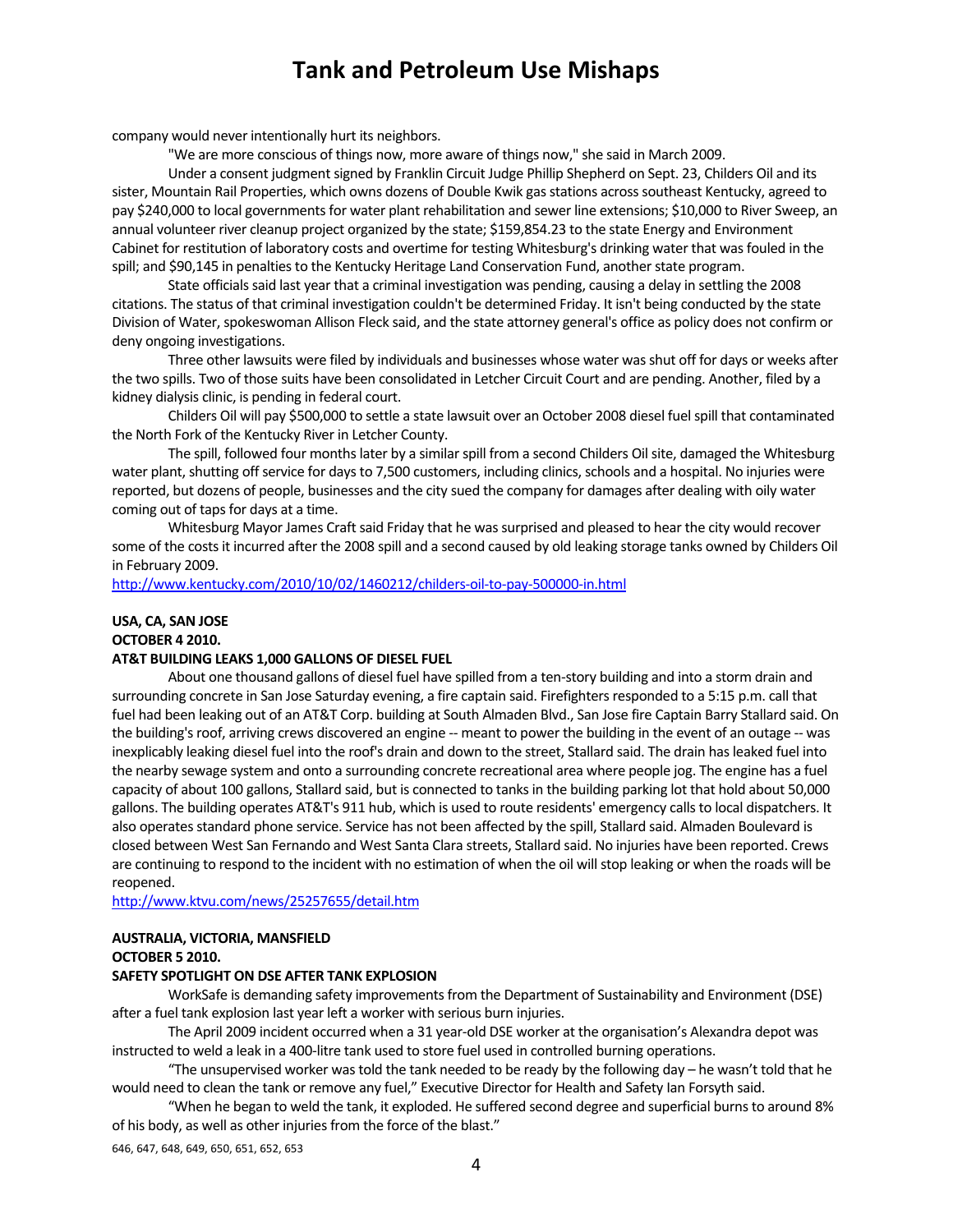DSE is entering into an enforceable undertaking with WorkSafe, requiring it to create a senior full‐time health and safety leadership role to work across the organisation's regional depots.

The undertaking sets out that DSE will also invest \$120,000 in a safety leadership program – half of which will be allocated to dangerous goods training and half to training managers and supervisors in health and safety.

DSE will also spend \$10,000 advertising an alert in regional papers around Victoria ‐ to publicise the dangers of welding fuel drums and best‐practice for this work.

The Occupational Health and Safety Act 2004 provides for enforceable undertakings as an alternative to prosecution. An undertaking is a legal agreement where an organisation is required to carry out specific activities to improve health and safety for employees, which will benefit the wider community.

WorkSafe has entered into 13 enforceable undertakings since 2004, two of which are with government departments.

"Asthissituation clearly shows, welding or cutting a container which containstraces of flammable substances can be extremely dangerous," Mr Forsyth said.

"The worker wasn't given any instructions to help him carry out the work safely, nor was he warned that there was a risk of explosion.

"Even if there's a suspicion of flammable substances, hazard identification and cleaning procedures need to be carried out by someone who is trained to do this kind of work," he said.

WorkSafe will monitor DSE's progress to ensure the conditions of the undertaking are met.

http://www.worksafe.vic.gov.au/wps/wcm/connect/wsinternet/worksafe/sitetools/news/safety+spotlight+on+dse+aft er+tank+explosion

#### **USA, WA, ANACORTES**

### **OCTOBER 5 2010. TEXAS REFINER'S FINE A RECORD IN WASHINGTON STATE BLAST TESORO MUST PAY \$2.4 MILLION OVER EXPLOSION THAT LEFT 7 DEAD**

*Vicki Vaughan*

Washington state officials hit Tesoro Corp. with a \$2.4 million fine Monday — the highest penalty ever issued by the state's workplace safety regulators ‐ after an investigation of an April 2 explosion that killed seven at the company's plant north of Seattle.

The deaths could have been prevented at the company's Anacortes, Wash., refinery had the San Antonio‐ based company followed standard industry procedures and its own policies, regulatorssaid.

"One conclusion stands out among all others: The seven deaths could have been prevented and should have been prevented," said Michael Silverstein, assistant director of the Washington Department of Labor & Industries' occupational safety division. "It wasn't a question of whether (equipment) would blow up; it was a question of when."

After a six-month investigation, the agency sharply criticized the refiner for sending poorly trained, unprotected workersinto an area where 40‐year‐old equipment had been inadequately tested. When a vessel cracked, it spewed vapors that ignited and led to a fiery explosion that killed seven.

Washington regulators cited Tesoro for 39 "willful" violations for being indifferent to fixing hazards and five "serious" violations for which there was a high probability of serious injury or death. The company has 15 working days to appeal the citations.

"The most important thing is for Tesoro to correct the hazards identified in the investigation," regulators said. Tesoro spokesman Lynn Westfall said the company "is in the process of reviewing the results of the inspection

and cannot comment further until this review is complete." Tesoro cooperated during the agency's inspection, he said. "Safety is our top priority," he added. "In connection with our own investigation of the accident and the

resumption of operations, we have undertaken a review of equipment and piping at the refinery. We are working hard for a safe resumption of operations at Anacortes."

Tesoro earlier had said it would start up some units at the plant on Monday and have all units operating by Oct. 15. It's unclear how state's ruling would affect those plans. http://www.chron.com/disp/story.mpl/business/7231847.html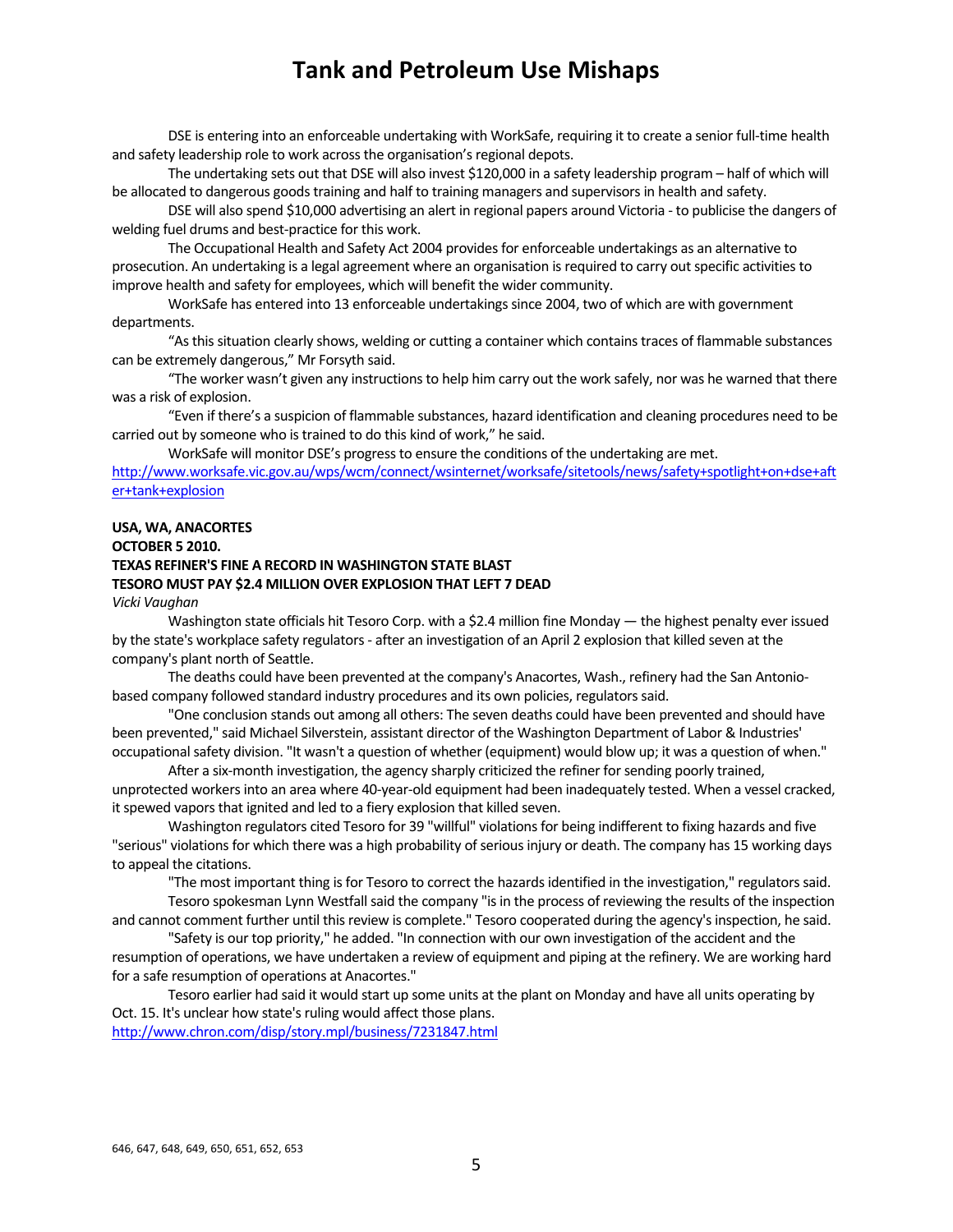#### **USA, MASS, BRIDGEWATER OCTOBER 5 2010. EXPLOSION LAUNCHES PROPANE TANK INTO HOME**

*Ron Sanders*

A 200‐pound tank of compressed natural gas accidentally exploded at a Bridgewater auto salvage yard and was launched 600 to 700 feet through the air into the roof and bedroom ceiling of a home, narrowly missing a woman standing beneath that part of the ceiling. "I was kneeling down on the floor and there was a huge explosion. It shook the whole house. I didn't know what it was. Scared to death," said Beth Maraglia.

Bridgewater firefighters got a 911 call from Maraglia just after the tank blew through the roof about 10:30 a.m. "An explosion and something just fell on the house. It came through the bedroom," she told the dispatcher.

Maraglia was still shaken several hours later. "I jumped out of the way in time and the ceiling came down right where I was standing," she explained.

Maraglia and fire investigatorssay solar panels on the roof prevented the tank from landing on her. "Probably would have killed me. Scariest thing that ever happened to me in my life," she said.

Deputy Fire Chief Thomas Levy said part of the 30 inch tank wasstill missing after the explosion, which happened when a machine cutting apart a truck forscrap evidently cut into the tank, caused a spark and the blast. That left a 4‐foot crater in the ground at Chuckran's Auto Parts.

The deputy says the salvage company was in full compliance with all regulations but someone had left the tank in the truck before it was delivered to the yard. "We're probably never going to find out who placed that device inside the metals. It could have been there a while," he said.

Maraglia's boyfriend, Bill Woodman, said someone must have been watching over her. "I have a guardian angel or something watching over me," she surmised.

The deputy chief said the compressed natural gas tank is the type that might be found on a bus that uses alternative fuel. He said since this is Fire Prevention Week, he urges all salvage yards and companies that handle scrap materials to be extra vigilant about what they may contain.

http://boston.cbslocal.com/2010/10/04/explosion-launches-propane-tank-into-home/

### **AUSTRALIA, VICTORIA, MELBOURNE OCTOBER 6 2010.**

#### **MAN CRITICAL AFTER TANK EXPLOSION AT BIODIESEL FACILITY**

*Shannon Deery*

A 75‐year‐old man was put into an induced coma and remainsin a critical condition at Alfred Hospital following the explosion at a factory in Aylward Ave, Thomastown this afternoon.

Advanced life support paramedics from the north Melbourne suburb and intensive care paramedics from Campbellfield were called to the scene just after 12.30pm.

Paramedic group manager Tony Elliott said crews found the elderly man with serious burns to about half of his body.

"The man had apparently been welding a large cylinder‐type vat estimated to be 10 to 20m tall," Mr Elliott said.

"For some reason there was explosion. There was enough force in the blast to propel the cylinder a considerable distance up the road.

"The blast seriously burnt the man's upper body. Intensive care paramedics also held concerns that the man's airway had suffered burns.

"Airway burns carry the risk of swelling and that can restrict the patient's breathing. With that in mind, the man was placed into a coma and a breathing tube wasfed down his airway so that paramedics could control his breathing."

An MFB spokesperson said crews heard the explosion from the station, 500m down the road.

The spokesperson said it was believed the explosion was caused by the hazardous material glycerol - a biodiesel refiner.

Mr Elliott said the blast propelled the vat about 100m up the road.

"It was incredible more people were not injured in the blast," he said.

"Steel pipes dropped onto carsleaving an extensive trail of damage. Thankfully no one in the street was hit by the flying debris."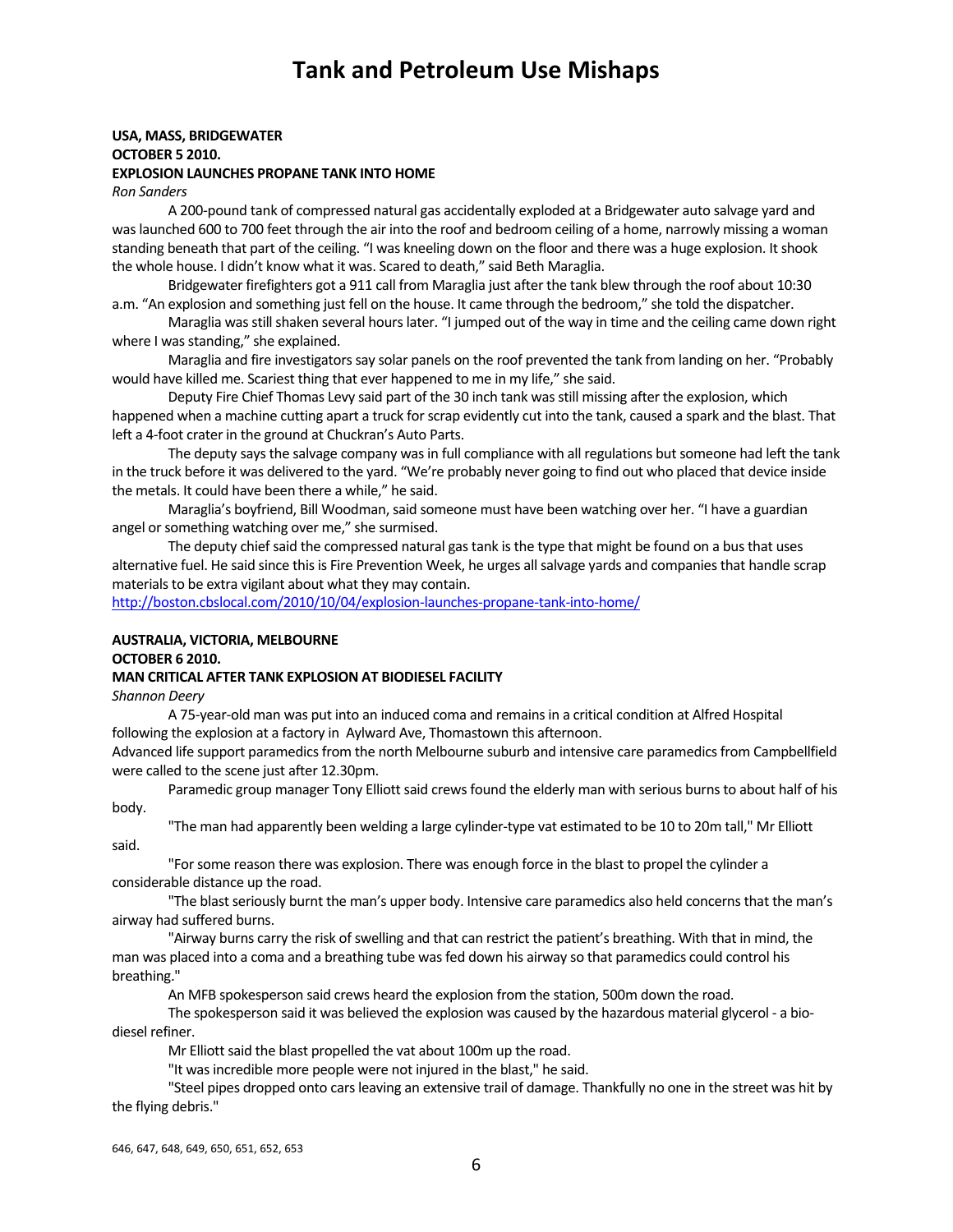A 68‐year‐old man who was wasn't directly exposed to the blast wastaken to the Royal Melbourne Hospital in a stable condition.

"He was some distance away but was thrown to the ground and suffered minor injuries," Mr Elliott said. http://www.heraldsun.com.au/news/victoria/man‐critical‐after‐factory‐explosion/story‐e6frf7kx‐1225934873475

## **USA, ILL, CHICAGO**

## **OCTOBER 8 2010.**

#### **STATE, COUNTY FILE SUIT OVER 6,000‐GALLON ROMEOVILLE OIL SPILL**

### **THE LINE THAT BROKE IN ROMEOVILLE LAST MONTH ALSO CROSSES BENEATH THE NORTHERN PORTION OF PLAINFIELD.**

#### *Robyn Monaghan*

Illinois Attorney General Lisa Madigan and Will County State's Attorney James Glasgow filed an eight‐count lawsuit today demanding that Enbridge Energy pay all costs related to cleaning up a 6,000-gallon oil spill in Romeoville last month.

The lawsuit allegesthe Sept. 9 spill endangered the public's health and welfare, violated state water and air pollution laws, and created a public nuisance. The estimated clean-up price tag is \$60 million.

Madigan and Glasgow want Enbridge to inspect all water supply mains, sanitary sewers, storm sewers, and private wells and groundwater within a half mile of the break near 719 Parkwood Ave. to ensure that all contamination has been removed.

The pipeline in question also runs directly under Plainfield, a fact not lost on Romeoville Mayor John Noak, who joined Madigan and Glasgow at a press conference announcing the complaint.

"There's no telling where this kind of thing can happen," Noak said. "It's not just us. It could be just about anyone."

Enbridge's Line 6A runs under portions of northern Plainfield. The 34‐inch line moves 670,000 barrels of crude oil per day, following a path south along 252nd Street, east between 119th and 127th streets and then jogging just south of Plainfield East High School.

"This(lawsuit) isto make sure that Enbridge, and not the taxpayers, will pay for the clean up," Madigan said.

Enbridge recently agreed to pay \$460 million to clean up an oil spill in Michigan, one of the largest in U.S. history, and closed down a section of a suspicious pipe in New York.

"This isn't like, 'Oh, look what's bubbling up out of the ground,' like on the 'Beverly Hillbillies,"' Glasgow said. "If they have \$460 million to put into clean-up, why not put \$460 million into prevention?"

In addition to the complaint, state and county officials filed an "agreed interim order" requiring that Enbridge:

- Submit a plan within seven daysto evaluate the impact of the leak on private wells and the Romeoville Nature Preserve;
- Identify and conduct inspections within 15 days on community water lines, storm sewers and service lines that may have been impacted;
- Reimburse the state of Illinois for the cost of responding to the leak and related oversight costs.

## Enbridge officials anticipate the estimated \$60 million clean-up cost will also cover fines that will be levied -but have not yet been determined ‐‐ by the Illinois Environmental Protection Agency, Madigan said.

Line 6A carries heavy and medium crude oil from Superior, Wis., to Griffith, Ind. It is part of Enbridge Energy Partners' 1,900-mile Lakehead System, the U.S. leg of the world's longest petroleum pipeline. It's about 60 years old.

The next court date for the case is Nov. 10.

http://plainfield.patch.com/articles/state‐county‐demand‐enbridge‐pay‐60‐mil‐to‐romeoville‐oil‐spill

## **CANADA, VANCOUVER**

## **OCTOBER 8 2010.**

## **ALBINA FUEL ORDERED TO REDUCE ODOR AT VANCOUVER FACILITY**

## **CLEAN AIR AGENCY BEGAN PROBE AFTER COMPLAINTS**

## **ALBINA FUEL TANKS IN WEST VANCOUVER HAVE BEEN THE SUBJECT OF ODOR COMPLAINTS.**

## *Andrea Damewood*

After nine months of investigation into noxious fumes coming from Albina Fuel, Southwest Clean Air Agency issued a consent order Thursday requiring Albina to clean up its act.

646, 647, 648, 649, 650, 651, 652, 653 The agency launched the investigation in January into Albina's liquid asphalt storage facility at 1300 W. Eighth St. Between complaints called into the agency and those left with staff at the nearby Amtrak station, 135 people said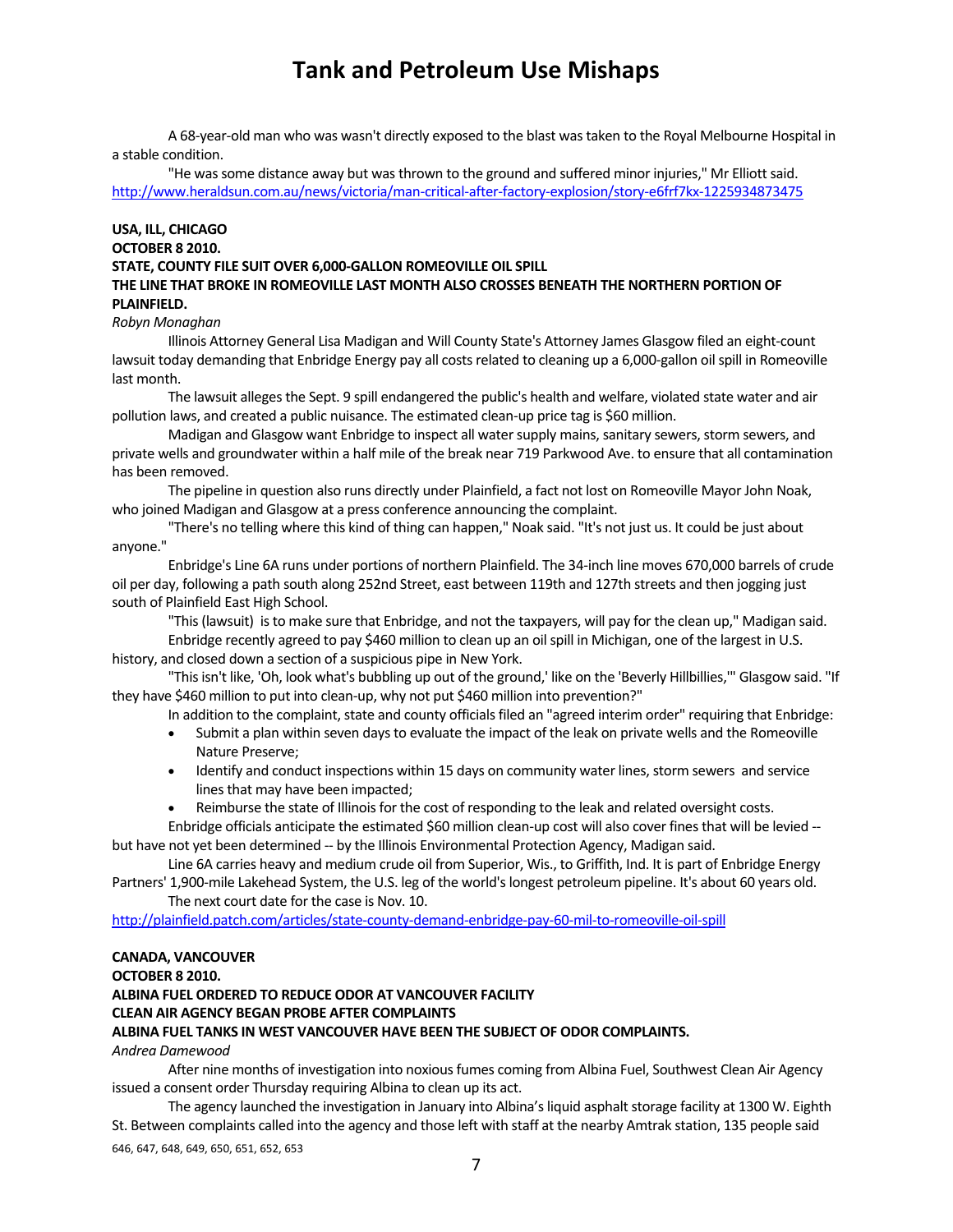that smells coming from Albina were overpowering and sometimes causing nausea, and burning sensations in their eyes and throats.

Investigators found numerous potential sources of the odors on the Albina site, including rail cars, loading trucks and storage tanks. Workers were leaving tanks and cars containing liquid asphalt open while they transferred the asphalt, creating visible gas clouds that often drifted directly into the Amtrak terminal at 1301 W. 11th St.

The smells, SWCAA said, are beyond a "reasonable minimum" and "unreasonably interfere with any other property owner's use and enjoyment of" their property.

Albina must begin using activated carbon filtration caps when opening rail car or other hatches; install a much larger mist eliminator; install a better suction system to capture gasses; and train its employees to properly use the equipment.

All the work must be done by March 1. The agreement does not include penalties beyond the cost of installing the new equipment on site, Southwest Clean Air Agency Executive Director Bob Elliott said. The cost is expected to be around \$136,000.

"There were things wrong with the controls they were using, and their practices were in vast need of improvement," Elliott said. "I'm very optimistic there will be a significant reduction in odors."

The gasses coming from Albina contain hydrogen sulfide, which is the scent that is causing Amtrak passengers and even those as far away as downtown's Vancouvercenter to complain.

It does not pose a health risk at its concentration, but is a nuisance odor, the report concluded. One Amtrak employee, however, did go to the hospital last year as a reaction to overpowering fumes.

Jeff Arntson, director of Albina Fuels in Vancouver, declined to comment Thursday.

When the agency opened the investigation in January, Elliott had said it should take 60 to 90 days. But he said it quickly became the "biggest undertaking" at Southwest Clean Air in at least a decade.

A consultant, paid for by Albina, researched technology used by other petroleum storage facilities on the West Coast, to see if Albina was up to standards.

A SWCAA inspection in 2009 noted that as asphalt is unloaded from railcarsto tanks, emissions are vented into and "partially captured" a mist eliminator that was installed in 1987. The eliminator was "barely" large enough when Albina put it in and as Albina expanded its facilities over time, became too small to handle all the fumes, Elliott said.

"We feel its the company's responsibility to be on top of those kinds of things,"

Elliott said. "To be proactive and preventative as an opportunity to be a good neighbor."

The Amtrak employee who went to the hospital due to the fumesread the report Thursday and said she was optimistic that conditions would improve. She said she's plagued by sinus problems, nausea and diarrhea when Albina opens its fuel tanks.

"I'm not happy with that corporation at all," said the employee, who did not wish to be named because she is not authorized by Amtrak to speak to the media. "I know its necessary for jobs, and the asphalt is necessary to do a lot of things in things in this world. As far as their nonchalant, uncaring attitude, it makes me sick."

Others had raised concerns that the fumes would affect prospects on the nearby waterfront development, where developers recently began selling land for a planned \$1.2 billion in condos, restaurants and office space.

"It's important that as our downtown continues revitalizing and redeveloping, that we have compatible neighbors, so everyone can enjoy our downtown whether they're living, working or playing," Vancouver Mayor Tim Leavitt said. "It sounds like Albina understands it's important for them to be a good partner and neighbor."

Albina outdates much of the development around it  $-$  the facility has been used to store petroleum products for more than 80 years, and Albina has used it as a bulk asphalt terminal since 1991.

The company's headquarters are located on Eighth and Main Streets in downtown Vancouver. A family-owned company, it also has operations in Klamath Falls and Madras, Ore., as well as fueling sites in Tacoma and Aurora in Washington.

The consent order is a more collaborative agreement between the clean air authority and the company than a more one-sided order of mandate would have been, Elliott said.

But if employeesfail to use the carbon tank caps or do not change them asthey fill with particulates, the consent order notes Albina could face penalties of up to \$10,000.

"I think (Albina director Arntson) completely understandsif they aren't vigilant in maintaining this equipment, that's where further penalties could occur," Elliott said.

http://www.columbian.com/news/2010/oct/07/albina-fuel-odor-vancouver-facility/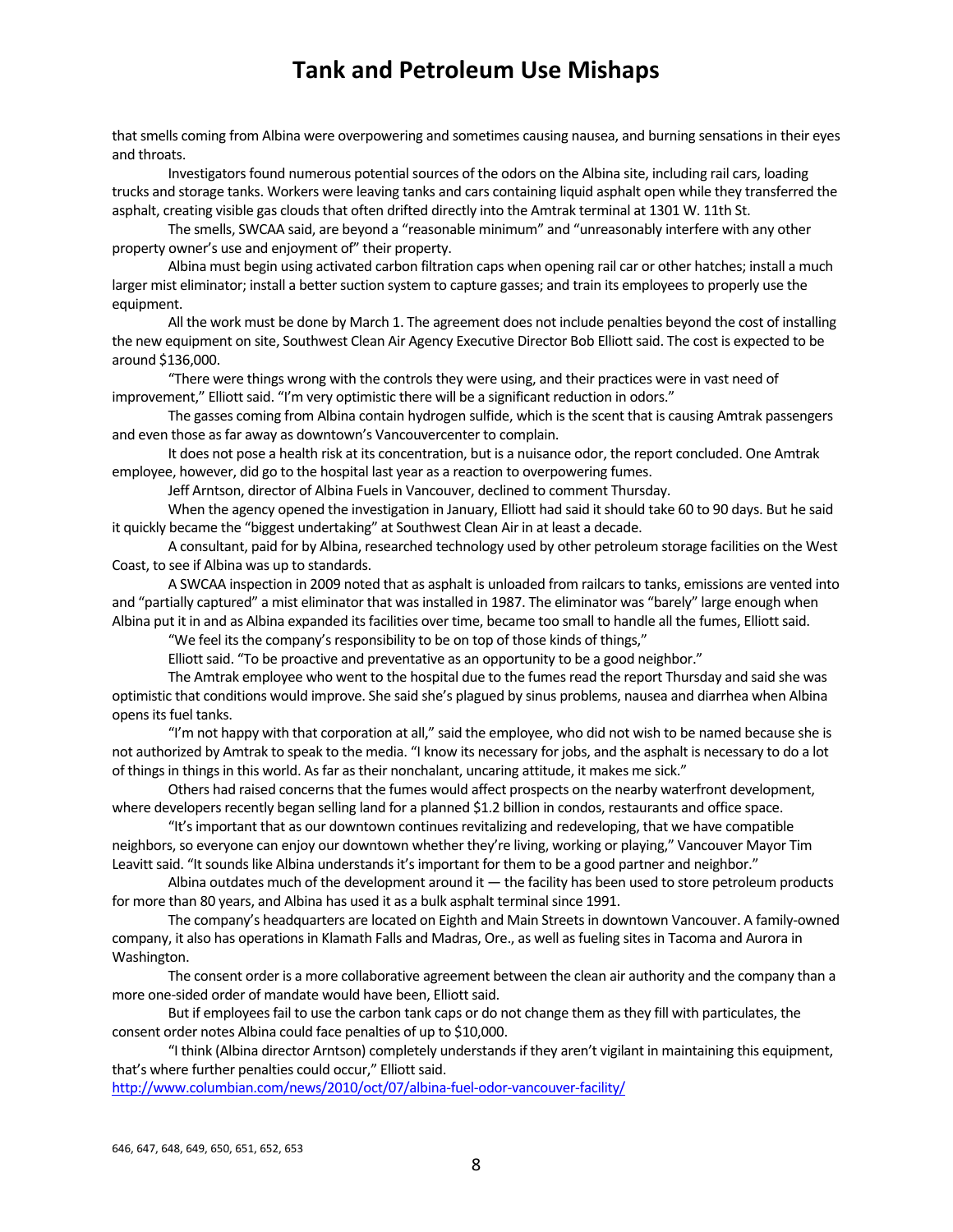#### **USA, CA, LONG BEACH OCTOBER 8 2010.**

### **OIL TANKER RUPTURE SPILLS 6,800 GALLONS IN COMPTON**

*Kristopher Hanson*

A ruptured oil tank spilled nearly 6,800 gallons of heavy‐grade diesel early Thursday in an industrial yard on Santa Fe Avenue, though crews were able to recover about 4,800 gallons by nightfall.

The accident occurred after an oil tank being hauled by a big rig apparently came loose, sending the trailer crashing to the pavement and busting a hole in the tank, which was carrying marine diesel oilshortly before 4 a.m.

Marine diesel oil is a less-refined fuel used in furnaces, boilers and freight ships, which use a blend known as bunker fuel.

The spilled liquid quickly gushed onto the grounds of Asbury Environmental Services at 1241 S. Santa Fe Ave., and then into a storm drain and small concrete stream nearby, though crews were able to largely contain the spill by diking the waterways, said a Compton Fire Department dispatcher.

Within a few hours, much of the spill had been removed from the parking lot, but an environmental disaster response contractor was hired to ensure the oil didn't slip into storm drains leading to the harbor a few miles south.

A preliminary report issued by the California Emergency Management Agency indicated the overflow had been ontained by late morning, though crews were stationed downstream to ensure the leak didn't reach the ocean.

Ashbury is one of California's largest transporters of waste oil and hazardous liquid materials, operating a fleet of more than 400 trucks statewide. The company is also federally licensed to operate a highly advanced antifreeze recycling program, according to the Department of Transportation and Environmental Protection Agency.

Officials with Ashbury could not be reached for comment.

http://www.presstelegram.com/breakingnews/ci\_16282900

### **USA, CA, MARTINEZ OCTOBER 11 2010. CREWS CONTAIN TANK FIRE AT TESORO REFINERY**

*Jonathan Morales*

A holding tank fire at the Tesoro Golden Eagle refinery sent one employee to the hospital Sunday afternoon, a refinery official said.At about 12:20 p.m., a contractor performing maintenance work on a tank containing diesel fuel on top of processing water reported the diesel had caught fire, said refinery spokesman Mike Marcy. Twenty-seven Tesoro firefighters responded to the fire, Marcy said, which was extinguished by about 3 p.m. One employee was taken to the hospital for smoke inhalation and was expected to be released later on Sunday, according to Marcy. At the fire's peak, the smoke rose about 200 feet into the air, he said, and although nearby communities were not at risk, the refinery notified the county office of emergency service of the fire. Officials with the Bay Area Air Quality Management District and the refinery's own specialists drove through neighboring communities and could not detect an odor from the fire, Marcy said. The county fire department was also notified of the incident and had two battalion chiefs on scene in an advisory capacity, according to Marcy. The cause of the fire is under investigation. The refinery islocated near the Highway 4‐Interstate 680 junction in the unincorporated Contra Costa Community of Avon. http://www.mercurynews.com/breaking-news/ci\_16305338?nclick\_check=1

## **UK, LANCASHIRE**

#### **OCTOBER 13 2010.**

#### **THREE HURT IN LANCASHIRE CHEMICAL 'EXPLOSION'**

Three people suffered serious burns in a major fire at a waste management plant in West Lancashire.

Up to 60 firefighters were called to reports of an explosion at PHS waste management in Tollgate Road, Burscough, at about 1000 BST.

A 52‐year‐old man was airlifted to the Royal Preston Hospital and two others were taken to Whiston Hospital. They are being treated for burns to their faces and hands. The fire is now out and crews are damping down. An investigation is under way into the cause of the fire.

It is not yet clear what kind of chemicals were involved in the explosion but gas tests on the smoke found it was low toxicity.

At the fire's height, plumes of thick black smoke were billowing from the building and could be seen six miles (9.7km) away.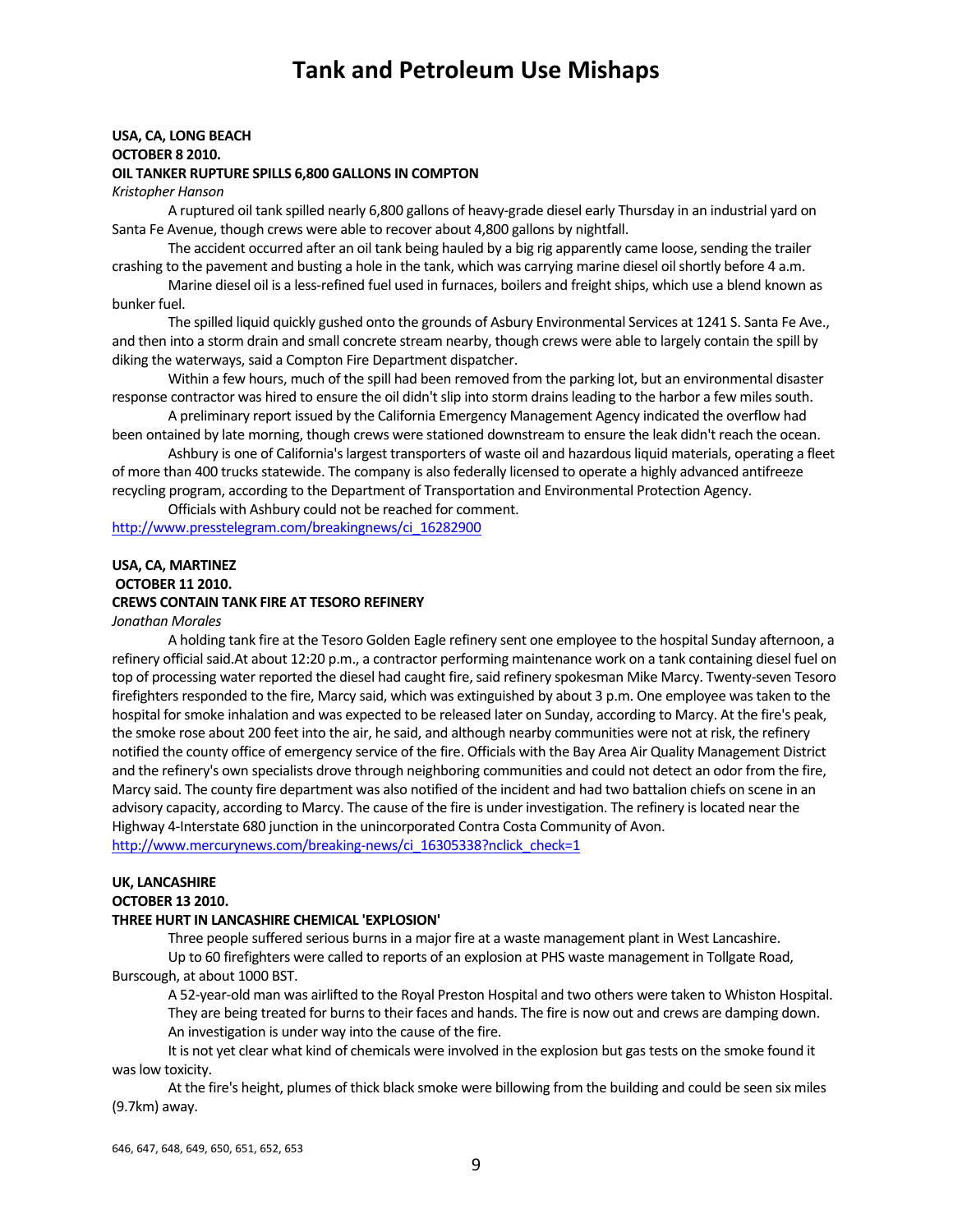#### **'Like an earthquake'**

Police cordoned off the estate and advised people to avoid the area and close their windows and doors. Philip Hattersley, who works nearby, said: "There was a really loud bang and then everything just shook - it was like an earthquake really.

"I went outside and there were really big mounds ofsmoke just coming out of the building which is about 100yds away."

Other eyewitnesses described the noise like "popping fireworks" with visible high flames and smoke with an acrid smell.

Barry Graham, from Lancashire Fire and Rescue Service, said crews had managed to stop the fire spreading to two adjacent buildings.

He said specialist teams had been brought in to assess the scene and its safety for those fighting the blaze.

A PHS spokeswoman said: "Lancashire Fire and Rescue has confirmed the fire has been put out and the clean‐ up operation is now underway.

"All other operations on site have been shut down and safely isolated.

"A full internal investigation will be launched shortly and we are committed to cooperating with any external investigations to establish how this incident occurred so that it does not happen again." http://www.bbc.co.uk/news/uk‐england‐lancashire‐11522245

### **USA, NY, JAMESTOWN, LAKEWOOD OCTOBER 13 2010. GAS SPILL IN LAKEWOOD**

### **EMERGENCY PERSONNEL CONTAIN FUEL BEFORE IT REACHES CHAUTAUQUA LAKE**

*Andrew Carr*

A fuel spill at the Arrowmart gas station at 4469 W. Fairmount Ave., near Smith Boys Marina, was the result of a fuel delivery overflow, said Kurt Hallberg, Lakewood fire chief.

The spill began around 6:30 a.m. when tanker trucks attempted to deliver and fill the underground tanks at the station, said John Bentley, Lakewood-Busti police chief.

"This morning they had a fuel delivery down there and sometime while the fuel was being delivered it appears there was an overflow from one tank to another and then through the overflow device that is at the ground level," Bentley said.

An alarm was triggered and the district manager at the store responded, but did not arrive until 8:30 a.m., Bentley said.

At that time, "he realizes there is a gas spill and he calls 911," he said. "We dispatched a car down there to check on it and the fire department went as well."

When the firefighters arrived, they started looking through all the storm grates and tried to get the spill isolated, Hallberg said. The county HAZMAT team was then called in to deal with the spill. An undetermined amount of gasoline was found to have seeped out of the ground at the overflow tank and entered the storm drain system, said Hallberg.

"We aren't sure how many gallons actually got spilled," said Hallberg. "There is almost 500 gallons that is missing, but there is an overflow measure into the other tank so some of it may have gone into that. We are not sure how much really got spilled. But there was quite a bit here."

The gasoline seeped into the storm drain and also out into the tributary leading out into the lake, Hallberg said. The HAZMAT team began containment measures to keep the fuel from entering the lake, he said.

"There is some water going into the canal towards the lake, and HAZMAT were trying to put in a containment boom to try to stop it," Bentley said.

The small "tributary" was able to be contained, and officials believe that none of the fuel reached the lake.

"It hasn't gotten any further out into the lake then right by where it goes under the road at (routes) 494 and 374," Hallberg said. "We stopped it before it got really far into this tributary leading to the lake, so I don't foresee it being an issue."

HAZMAT was released from the scene and the Department of Environmental Conservation responded. Reid Petroleum, the company that was delivering the fuel, is currently trying to contact a cleanup organization, Hallberg said. http://www.post‐journal.com/page/content.detail/id/573368/Gas‐Spill‐In‐Lakewood.html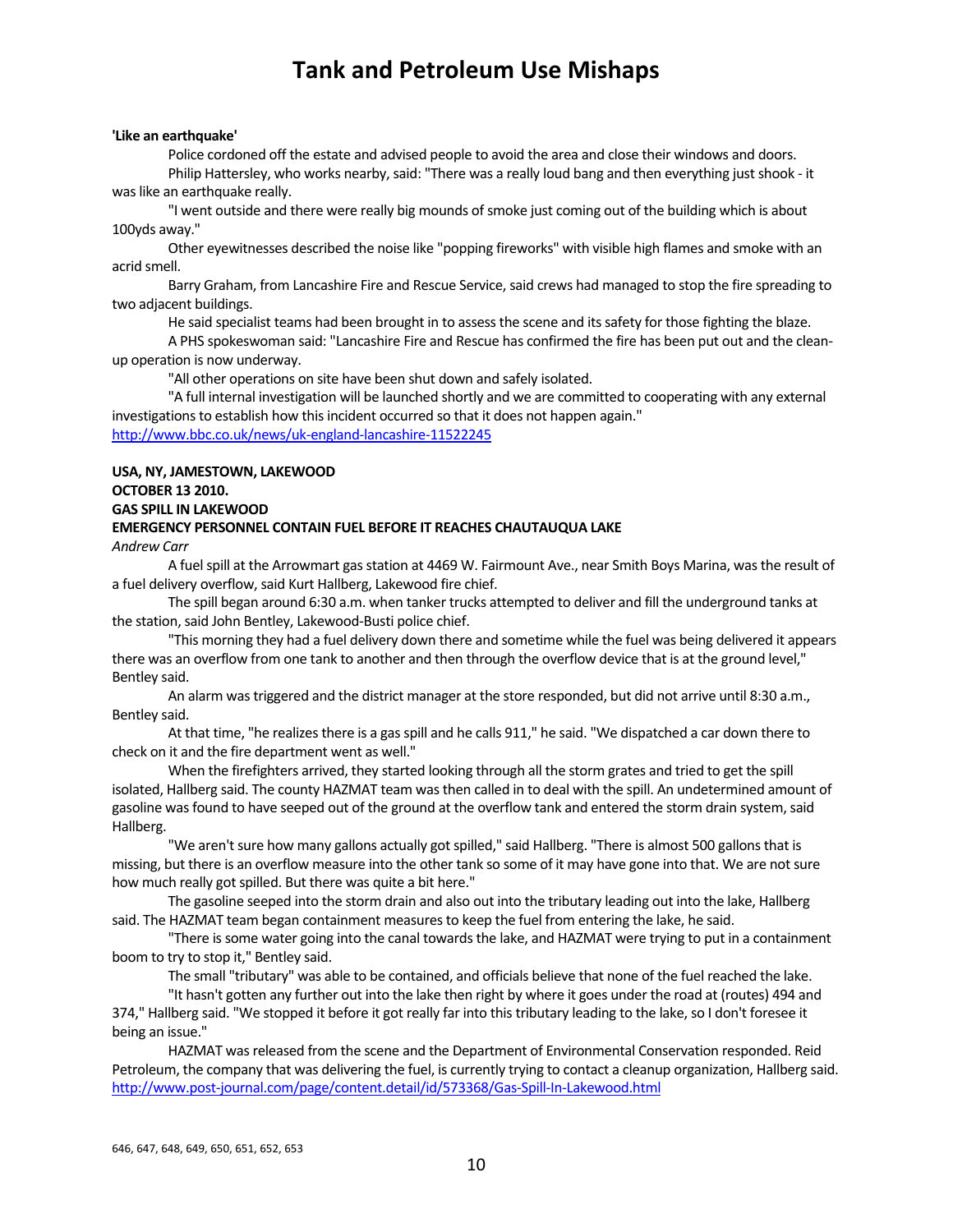## **USA, TX, BAYTOWN OCTOBER 13 2010. EXXON REPORTS OIL LEAK FROM TANK AT BAYTOWN REFINERY**

*Samantha Zee*

Exxon Mobil Corp. reported a crude oil spill yesterday at its Baytown, Texas, refinery in a filing with state regulators. A leak at the tank mixer seal led to the spill, according to the filing with the Texas Commission on Environmental Quality. The mixer seal was isolated and absorbents were applied to the spilled liquid, the filing showed. "The incident lasted from about 3:30 p.m. local time to 3:45 p.m. yesterday. ―There was no impact to refinery operations," said Neely Nelson, a spokeswoman for Exxon. The plant can process 572,500 barrels of crude a day, according to data compiled by Bloomberg.

http://www.bloomberg.com/news/2010‐10‐12/exxon‐reports‐oil‐leak‐from‐tank‐at‐baytown‐refinery‐update1‐.html

## **CHINA, YUNNAN PROVINCE, KUNMING**

**OCTOBER 16 2010.** 

## **OIL TANK EXPLOSION IN SW CHINA INJURES 4**

Four workers were wounded in a blaze after an oil storage exploded in southwest China's city of Kunming, capital of Yunnan province, Friday night, a local official said. The explosion occurred in an industrial zone located at the east suburbs of Kunming at about 7 p.m., said Wen Zhiping, an official of the industrial zone. Twenty four fire engines rushed to the scene. The blaze was put out at about 8 p.m..The injured are being hospitalized, doctorssaid, adding that the wounds are not life-threatening. An initial probe shows that the explosion was caused by the ignition of residual oil in an oil tank while the workers were welding it. The oil storage was owned by China Petroleum and Chemical Corporation, or Sinopec, one of the country'slargest oil refiners, but had been rent to a local private operator. http://english.peopledaily.com.cn/90001/90776/90882/7168056.html

## **USA, TX, GRAND PRAIRIE, OCTOBER 21 2010. PIPELINE 'PIG' CRASHES THROUGH TEXAS HOME**

*Brett Ship*

Those worried about the growing number of gas pipelines in North Texas may have new justification for their concerns.

Thistime, it's not a leak or an explosion, but a pipeline testing device that waslaunched into the air like a missile.

Some say the end result could have been just as deadly.

To Grand Prairie residentsliving near a pipeline construction project at Arkansas Lane and Highway 161, the equipment and activities had been little more than a eyesore.

Until last Friday, that is, when a device called a "pig" — being used to pressure test a pipeline under construction — was launched like a missile out of the end of a pipe, straight toward a house 500 feet away.

Asthe photographs provided to News 8 showed, it was a direct hit — right into Robert Heredia's bedroom. "It looked like a war zone in here when it hit, it was really bad," Heredia said.

He and his wife were not at home at the time, but his daughter Christina was. While she was in another part of the house, he realizes the incident could easily have had tragic consequences.

"If it would have been 20 minutes later, she probably would have been in here getting ready to go to work," Heredia said. "That's what gets me as a dad... you know what could have happened."

The 150 lb. flying object was retrieved by its owners, DFW Midstream. They admit their mistake and have offered to pay for damages to two homes.

"It's an isolated incident that occurred during a standard pipeline test... conducted more than 600 timesin the area," said Brett Wiggs, President of DFW Midstream.

"DFW Midstream is committed to learning from thisincident and working diligently to ensure the safest construction and operation practices possible," Wiggs added.

Heredia questions the company's sincerity.

"It could have killed somebody," he said. "Still I haven't heard from anybody since Friday, the day it happened."

Heredia feels that by just paying for his damages, the company avoids paying a price for endangering lives.

Even though the accident took place on Friday, the incident was not officially reported to the Texas Railroad Commission until Wednesday after News 8 began inquiring about what happened.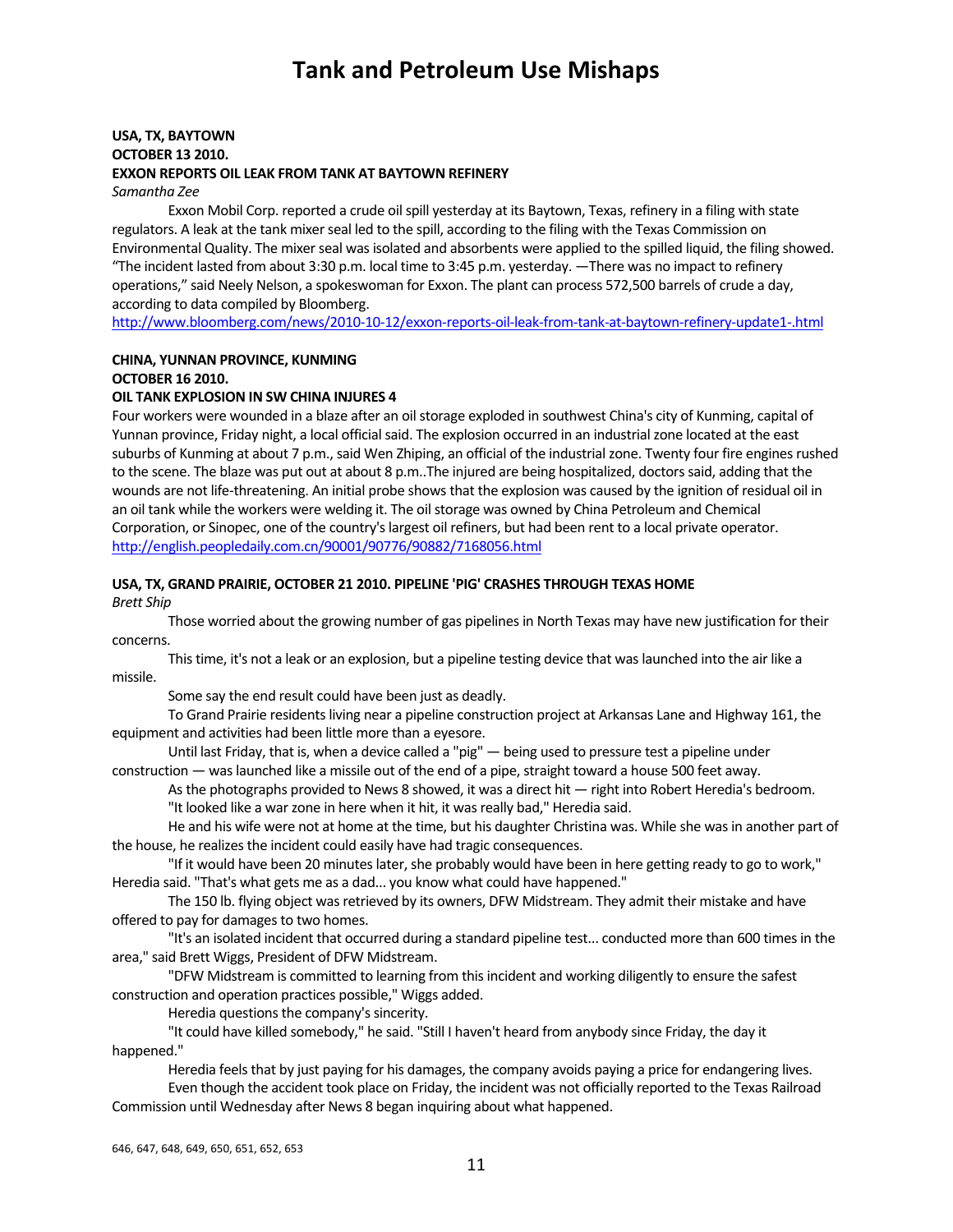Reportable incidents are supposed to be brought to the attention of Railroad Commission investigators within two hours.

http://www.wfaa.com/home/related/Pipeline‐pig‐crashes‐through‐Texas‐home‐105446583.html

## **CHINA, DALIAN**

## **OCTOBER 25 2010.**

## **OIL TANK FIRE EXTINGUISHED AT NORTHEAST CHINA PORT**

Fire has been put out at the scene of a July 16 blast involving two oil pipelines in Dalian, a port city in northeast China's Liaoning Province, by 2 a.m. Monday, the contingency headquartersaid. The contingency headquartersaid no crude oil has been found spilled over into the sea, and no ocean pollution has been detected. The fire was caused by the remaining oil in a tank which had been emptied before workers tried to remove it at 4:10 p.m. No casualties have been reported. The tank, owned by China National Petroleum Corp (CNPC), caught fire on July 16 when two pipelines at Dalian Xingang Harbor exploded.

http://news.xinhuanet.com/english2010/china/2010‐10/25/c\_13573252.htm

## **CHINA, DALIAN, XINGANG PORT OCTOBER 25 2010. CHINA'S OIL SPILL FLARES UP AGAIN**

*Leslie Hook*

China suffered itslargest‐ever oilspill in July and the danger it poses has not yet gone away: problemsflared up again at the weekend when an oil tank caught on fire during ongoing cleanup efforts at the Xingang port in Dalian.

The newspaper headlines and front‐page images of the inferno blaze, which was put out Sunday night, have brought the disaster back into public view. And forsome in China, the public attention will be welcome.

Nearby fisherman who have been unable to work since the oil spill have yet to receive any compensation after attempting several lawsuits, and media attention on their cause is on the wane.

At the site of the accident, even the security guards are sympathetic. "The accident hasn't made a big difference to our work assecurity guards, but for the country it is a huge loss," saysthe younger of two guards at the oil tank field, as they eat dinner out of styrofoam boxes.

The greatest losers are the fishermen and aquafarmers nearby who have yet to receive any compensation, says the guard, waving a cigarette toward a fishing village down the road. "The oil spill has cost China at least Rmb 10bn, and that's a conservative estimate."

At the end of the row of massive oil tanks they are guarding, the lights of a construction site glimmer through the dusk. The guards confirm that that's where the original explosion took place on July 16, and every so often they look up from their food to wave a fresh batch of construction workers through the gate.

The total amount of oil spilled during the July isn't known; the government says 1,500 tonnes while Greenpeace puts the figure at between 60,000 and 90,000 tonnes. No damages have been awarded yet to anyone affected.

Unlessthe weekend blaze continuesto spark, the spill in Dalian will likely slip farther from public view, with none of the public backlash or fingerpointing of other recent disasterslike the Deepwater Horizon rig explosion in the Gulf of Mexico.

In the case of Dalian, it's hard to tell even who the finger should be pointed at. After all, the pipelines and oil tank field where the explosion occurred are run by a state‐owned company, the China National Petroleum Corporation, further blurring the lines of responsibility. A government investigation concluded that human error at the site had led to explosion, but CNPC has yet to be fined.

And judging from Sunday's blaze, safety standards have yet to improve much, either. http://blogs.ft.com/beyond-brics/2010/10/25/chinas-oil-spill-flares-up-again/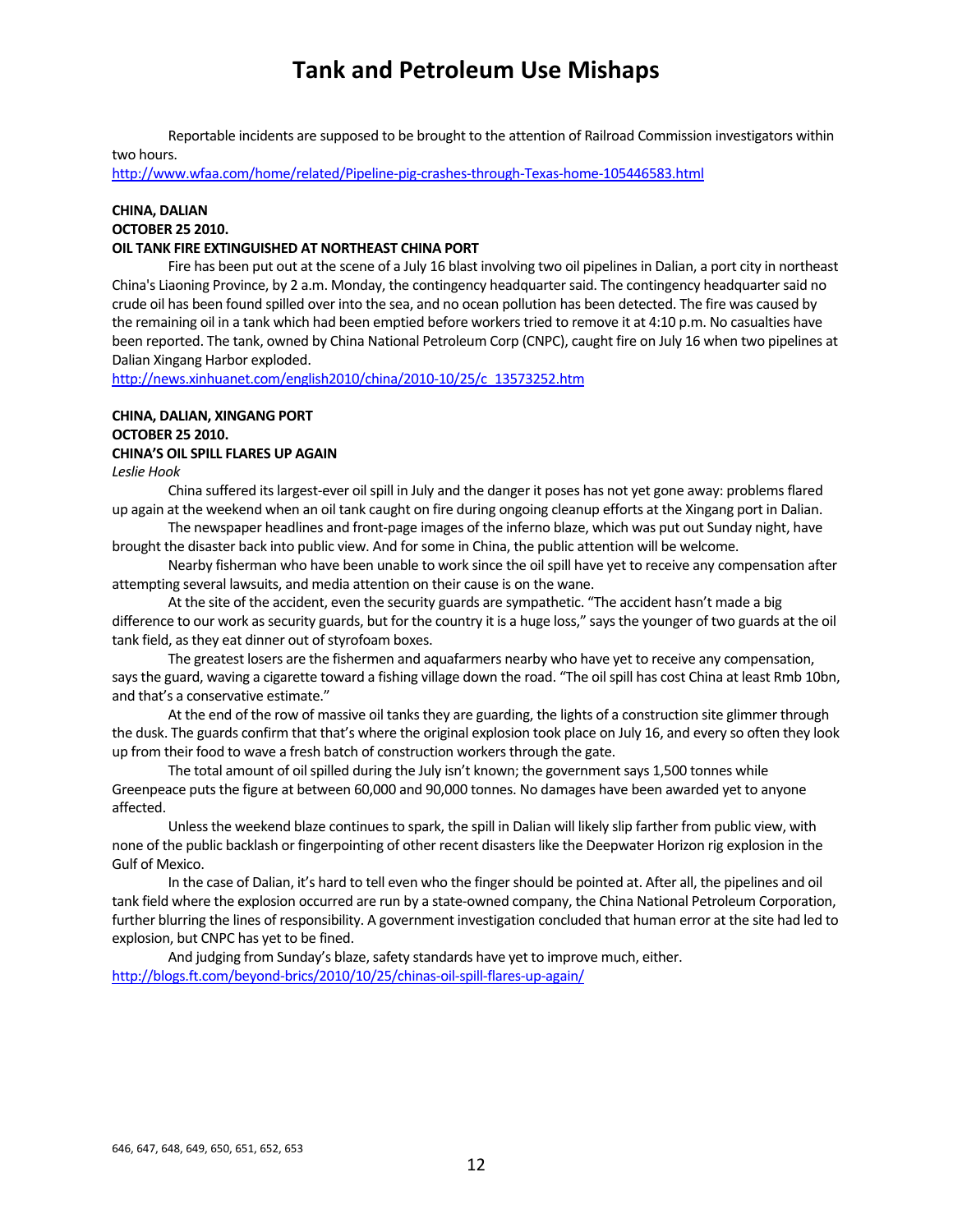#### **BURMA, MYANMAR, PAKKOKU**

**OCTOBER 26 2010.** 

**14 DIE, HUNDREDS INJURED IN PIPELINE FIRE**

**RESIDENTS SPEAKING ANONYMOUSLY SAID THERE WAS A HUGE EXPLOSION WHEN A VILLAGER STRUCK A MATCH TO SEE HOW MUCH OIL HAD BEEN COLLECTED IN DRUMS NEAR THE PIPELINE.**

More than a dozen people die and nearly 100 are injured in a explosion and fire near an oil pipeline near a village in Pakoku Township in central Burma on Sunday, according to local residents.

The blaze took place when local villagers were collecting oil leaking from the pipeline.

"While the villagers were skimming the oil, the fire broke out. Eight people were killed and about 70 were injured," said a local resident. Accounts of the number of dead and injured varied.

A doctor at a local hospital told The Irrawaddy that he knew of two people dead and 21 people injured in the accident who were are being treated at the hospital.

Many of the injured were from Kyaunchaung and Myit Chaykyar villages in Pakoku, said local sources, who added that many of the injured refused to go to a hospital because of fear the authorities would take action against them.

The Agency France Presse news agency reported that 14 people died and more than 100 were injured in the fire. About 200 villagers were collecting oil from the leaking state-owned pipeline when someone lit a flame to see in the dark, said a local resident.

Authorities shut down the 20-mile long pipeline after the fire ignited. http://www.irrawaddy.org/article.php?art\_id=19816

## **CHINA, LIAONING PROVINCE, XINGANG PORT OCTOBER 26 2010.**

#### **OIL TANK BLAZE FUELS ANXIETY**

*Lin Meilian and Li Woke*

After the oil tank fire Sunday, residents living near the Xingang Port in Liaoning Province said they are worried about their safety and want the oil giant that owns the facility to take steps to avoid future accidents.

The fire occurred at the same site where an explosion damaged two oil pipelines three months ago. The accident and oil spill made headlines around the world.

"Ever since the massive fire happened in July, we have been worried about living near the oil tanks. Who knows when another explosion would happen," a resident surnamed Gao told the Global Times Monday.

"To ensure people's safety, the government should relocate those oil tanks that have potential safety problems," he said.

The blaze broke out at around 4:10 pm Sunday and was under control Monday at 2 am, according to the local command center. They said no crude oil spilled into the sea, and no water pollution was detected.

"The public must raise safety questions for PetroChina and the Xingang Port as two blasts happened in such a short period of time," said Lin Boqiang, director of the China Center for Energy Economic Research at Xiamen University in Fujian Province.

Bai Xiangying, director of publicity at Dalian Port Oil Terminal Company, which has a fire service team, told the Glob-al Times that the blaze started when workers tried to remove an oil tank that had some leftover oil inside.

"The strong winds Monday made it harder to extinguish the fire," Baisaid. More than 370 firefighters with 37 fire trucks battled the fire overnight.

CNPC said in a statement that there were no casualties or risk of pollution.

A police officer at the Xingang police station who did not want to be identified told the Global Times that such accidents are hard to prevent.

"It was hard to completely clean out the oil left inside the tank, any welding spark could cause a fire," he said, adding that the Xingang Port was operating normally.

Bai, the fire official, disagreed, saying the accident was caused by lack of proper safety measures.

"They should not have worked in such strong winds," he said. "If they had taken safety into consideration, the accident could have been prevented."

The explosion at the Xingang Port three months ago resulted in 1,500 metric tons of oil spilling into the Yellow Sea, but some experts said it was more like 60,000 tons.

July's accident forced the closure of the oil terminal at the Xingang Port and delayed oil deliveriesto local refineries.

646, 647, 648, 649, 650, 651, 652, 653